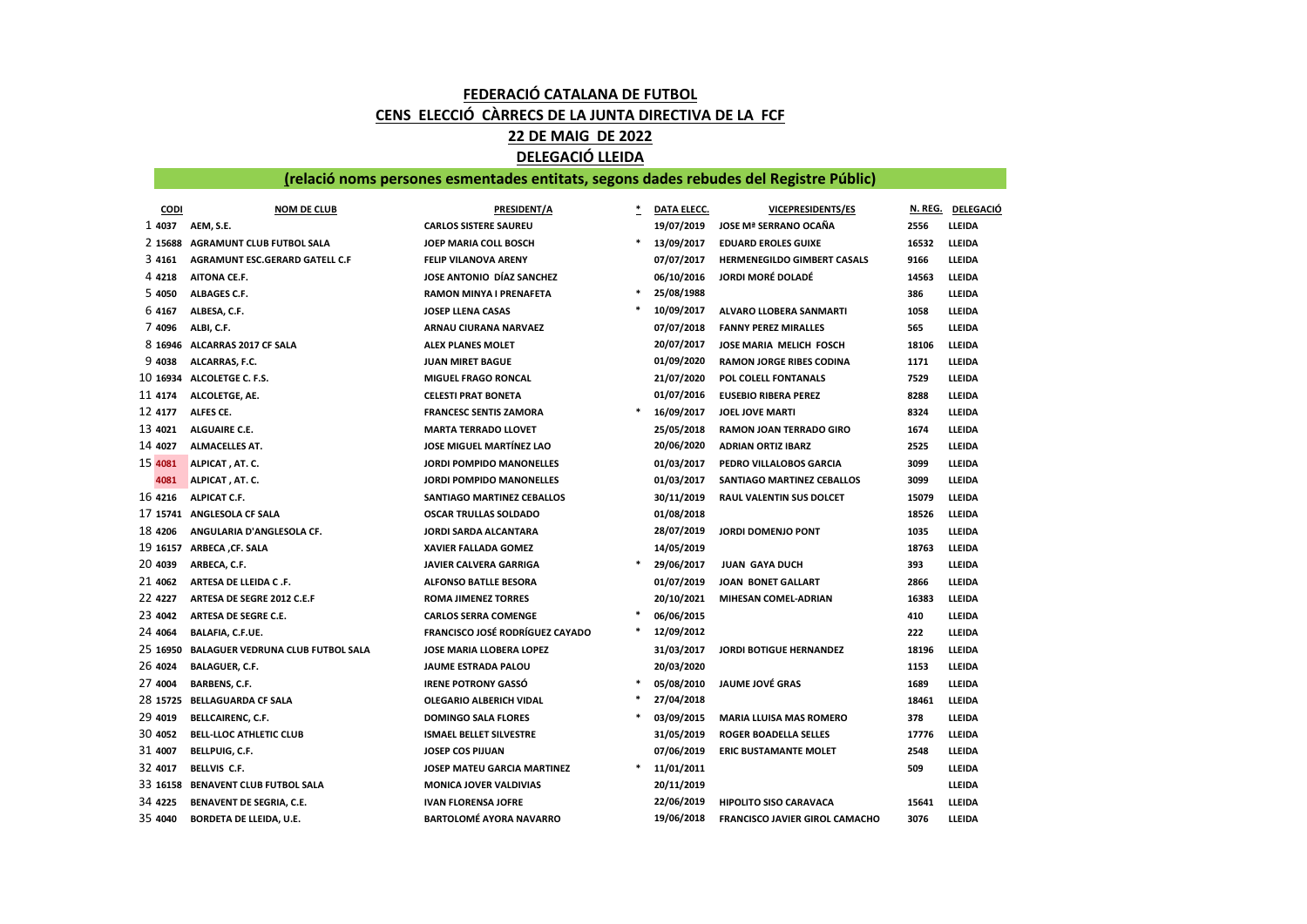| 36 4029  | <b>BORGES BLANQUES, C. F.</b>                  | <b>ÁNGEL RODRIGUEZ GUIU</b>             |   | 07/01/2017   | JOSEP MAS CLARAMUNT              | 391   | LLEIDA |
|----------|------------------------------------------------|-----------------------------------------|---|--------------|----------------------------------|-------|--------|
| 37 16818 | <b>BORGES, CF. SALA</b>                        | JOSEP CASTAÑE GÓMEZ                     |   | 08/06/2016   | <b>JORDI CABANILLAS OLLE</b>     | 8136  | LLEIDA |
| 38 4088  | <b>BUTSENIT, C.F.</b>                          | SERGI TREPAT GÓMEZ                      | * | 20/04/2017   | MIGUEL ANGEL HERNANDEZ RUIZ      | 2857  | LLEIDA |
|          | 39 16964 CALAF 2019, CF SALA                   | <b>CRISTIAN DOMINGUEZ PEREZ</b>         |   | 28/05/2019   |                                  | 18765 | LLEIDA |
| 40 4199  | <b>CASTELLCIUTAT C.F.</b>                      | <b>JACIN RIBO COSTA</b>                 | * | 11/05/2015   | <b>EMILIO MOYANOS TRULLA</b>     | 12512 | LLEIDA |
| 41 4098  | CASTELLDANS, U.E.                              | <b>ROGELI FEIXA TORRES</b>              |   | 21/09/2020   | MIGUEL SEGURA RIBELLES           | 244   | LLEIDA |
|          | 42 15490 CASTELLFOLLIT RIUBREGOS C.F.S         | JOAQUIN REQUENA TORRESCASANA            |   | 07/09/2017   | <b>JORDI GLAN RIERA</b>          | 12079 | LLEIDA |
| 43 4025  | CASTELLSERA, C.AT.                             | JOSEP ORIOL FOLGUERA MAS                |   | 15/06/2018   | <b>AGUSTIN MARTI DALMAU</b>      | 1151  | LLEIDA |
|          | 44 16842 CAVAUTO S.E.C.                        | ANDRES CUCURULL LANAU                   | * | 01/10/2014   |                                  | 8730  | LLEIDA |
|          | 45 16823 CENTRE EXCURSIONISTA NOVA GENT        | <b>FRANCESC XAVIER FARRAS PUIGPINOS</b> |   | 15/11/2019   | SILVIO ADRIAN ROSA LOPEZ         | 893   | LLEIDA |
|          | 46 16905 CERVERA FUTBOL SALA II C.E.           | <b>XAVIER BERTRAN BERNARDEZ</b>         |   | 07/07/2003   | <b>DAVID GABARRO ROCA</b>        | 12539 | LLEIDA |
| 47 4030  | CERVERA, C.D.                                  | <b>RAMON BERNAUS GARCIA</b>             |   | 17/09/2017   |                                  | 702   | LLEIDA |
| 48 7723  | CERVERA-SEGARRA FEMENI,C.F.                    | <b>MARTA PRATS VILASECA</b>             |   | 02/10/2017   | <b>LAURA OLIVA BORREGUERO</b>    | 9407  | LLEIDA |
|          | 49 16877 CICLISTA AITONENC (CECA)              |                                         |   |              |                                  | 2102  | LLEIDA |
| 50 4259  | <b>CLUB ESPORTIU ATLETIC LLEIDA</b>            | FRANCISCO JAVIER BATALLA CASANOVAS      |   | 15/06/2020   |                                  | 18776 | LLEIDA |
|          | 51 15668 CLUB FUTBOL SALA ALMACELLES           | <b>DAVID MONTALBAN VIDAL</b>            |   | 20/09/2018   | JOAN MARC ZUERAS PURROY          | 16937 | LLEIDA |
|          | 52 15657 CORBINS FUTBOL SALA                   | JOSEP PERE MULLET FARRÉ                 | * | 11/10/2017   | MARIA ISABEL MUR GRIÑO           | 16827 | LLEIDA |
| 53 4140  | EFAC ALMACELLES, C.E.                          | <b>JUAN BOSCH NOVELL</b>                |   | 27/07/2018   |                                  | 6477  | LLEIDA |
|          | 54 16944 EL POAL UNIO ESPORTIVA                | <b>ENRIC EROLES NAVARRO</b>             |   | 03/06/2017   | XAVIER GALLEGO RENE              | 18425 | LLEIDA |
|          | 55 15730 ENCAMP CF SALA                        | <b>MERITXELL MAROT CRESPO</b>           |   | 24/06/2018   | <b>DAVID MORTES PIFARRE</b>      | 18474 | LLEIDA |
| 56 4154  | <b>ESCOLA COMARCAL DE FUTBOL LES GARRIGUES</b> | XAVIER MARC GARRROS AMPURDANES          |   | 30/06/2017   | SILVIA SANCHEZ DOMENECH          | 6803  | LLEIDA |
| 57 4178  | <b>ESCOLA DE FUTBOL BAIX SEGRIA</b>            | <b>ANTONIO PRIETO LOPEZ</b>             |   | 30/05/2016   | JOEL BERENGUER CABA              | 9524  | LLEIDA |
| 58 4194  | <b>ESCOLA DE FUTBOL BASE GUISSONA</b>          | JORDI SOLÉ CALDERÓ                      |   | 01/12/2017   | <b>MANUEL PEDRO RIBA</b>         | 11890 | LLEIDA |
| 59 4215  | <b>ESCOLA DE FUTBOL BELLPUIG, CE.</b>          | <b>JAUME SERRET SANCHEZ</b>             |   | 14/02/2020   | <b>JORDI ESCALE ESCODA</b>       | 13959 | LLEIDA |
| 60 4185  | <b>ESCOLA DE FUTBOL CERVERA,C.</b>             | FRANCISCO JAVIER SANCHEZ AVILA          |   | 31/01/2020   |                                  | 10576 | LLEIDA |
| 61 4193  | <b>ESCOLA DE FUTBOL INTERCOMARCAL</b>          | <b>Mª DOLORS BONET GALLART</b>          |   | 13/07/2020   | JOSE LLAO LLUSA                  | 11535 | LLEIDA |
| 62 4200  | ESCOLA DE FUTBOL PINYANA, C.E.                 | <b>CARLOS SELLART VIVES</b>             |   | 20/05/2016   | AIDA BITRIA LARA                 | 12507 | LLEIDA |
| 63 4190  | ESCOLA DE FUTBOL TARREGA, C.E.                 | <b>XENIA BALLSTER RIBE</b>              |   | 20/06/2016   | <b>GERARDO CARO CABRERA</b>      | 10748 | LLEIDA |
| 64 4170  | <b>ESCOLA DE FUTBOL URGELL</b>                 | <b>DOMINGO SALA FLORES</b>              |   | 15/08/2012   | <b>ANTONIO SOLE BOSCH</b>        | 8844  | LLEIDA |
| 65 4176  | <b>ESCOLA DE PONENT SGM,CF.</b>                | JOSEP JOAN ALBA MESTRE                  |   | 17/08/2017   | <b>MARTA CASTELLO MOR</b>        | 9912  | LLEIDA |
|          | 66 16941 ESCOLA F.S. CERVERA                   | <b>VICTOR RAURET DOMENECH</b>           |   | 01/09/2019   | <b>MARTA PRATS VILASECA</b>      | 17304 | LLEIDA |
|          | 67 15665 ESCOLA F.S. COMTAT D'URGELL           | <b>MARIA ROSA PLA GARCIA</b>            |   | 10/05/2021   | <b>EDUARD SOLANES PUIG</b>       | 17190 | LLEIDA |
| 68 4197  | ESCOLA FUTBOL PONT-RIBAGORÇA                   | <b>ROBERTO GARZON MORROS</b>            | * | 07/05/2018   |                                  | 12506 | LLEIDA |
| 69 4180  | <b>ESCOLA LA NOGUERA, C.E.</b>                 | <b>AGUSTIN ROSELL FARRE</b>             |   | 02/06/2017   | <b>FERNANDO PAMPOLS MORELL</b>   | 9833  | LLEIDA |
| 70 4045  | <b>ESPORTIU CIUTAT LA SEU CLUB</b>             | <b>ANTONIO GARCIA MEDES</b>             |   | 25/09/2017   | <b>ANTONIO GARCIA PARRA</b>      | 17430 | LLEIDA |
| 71 4207  | FIF LLEIDA C.E.F.F.                            | JOSEP MARIA CULLERE ESPLUGUES           | * | 21/08/2015   |                                  | 13394 | LLEIDA |
| 72 4189  | FONDARELLA, C.F.                               | <b>MONTSERRAT TUXANS MARIN</b>          |   | 13/07/2015   | <b>ESTHER TEMPRADO MORÁN</b>     | 11284 | LLEIDA |
|          | 73 16912 FONDARELLA CLUB FUTBOL SALA           | MODESTO REÑE BALASCH                    |   | * 29/04/2007 |                                  | 13223 | LLEIDA |
| 74 6480  | <b>FUTBOL BASE SOLSONA-ARRELS</b>              | <b>MARIA ESTHER MASCARO BADIA</b>       |   |              | 14/09/2018 ERNEST ESTANY RAMONET | 17000 | LLEIDA |
| 75 4063  | GARDENY, U.D.                                  | ANGEL MIGUEL CASTRO COMES               |   | 28/07/2016   | JOAN FRANQUE CAPITA              | 1480  | LLEIDA |
| 76 4175  | <b>GOLMES A.E.</b>                             | Mª CARMEN BERNADI GAYARRE               |   | 06/04/2016   | <b>RAMON PARRAMON LLONCH</b>     | 7035  | LLEIDA |
| 77 4046  | GUISSONA, U.E.                                 | <b>RAMON BOSCH PONS</b>                 |   | 28/06/2019   | <b>JOSEP SOLE MASES</b>          | 1816  | LLEIDA |
| 78 4073  | <b>IVARS DE URGEL, C.E.</b>                    | <b>JUAN MANUEL ATERO LLAMAS</b>         |   | 31/07/2016   |                                  | 2023  | LLEIDA |
|          | 79 16831 JUNEDA, FS                            | <b>ADRIA BERNAT PEGUERA</b>             |   | 04/12/2019   | <b>XAVIER BERNAT PEGUERA</b>     | 8959  | LLEIDA |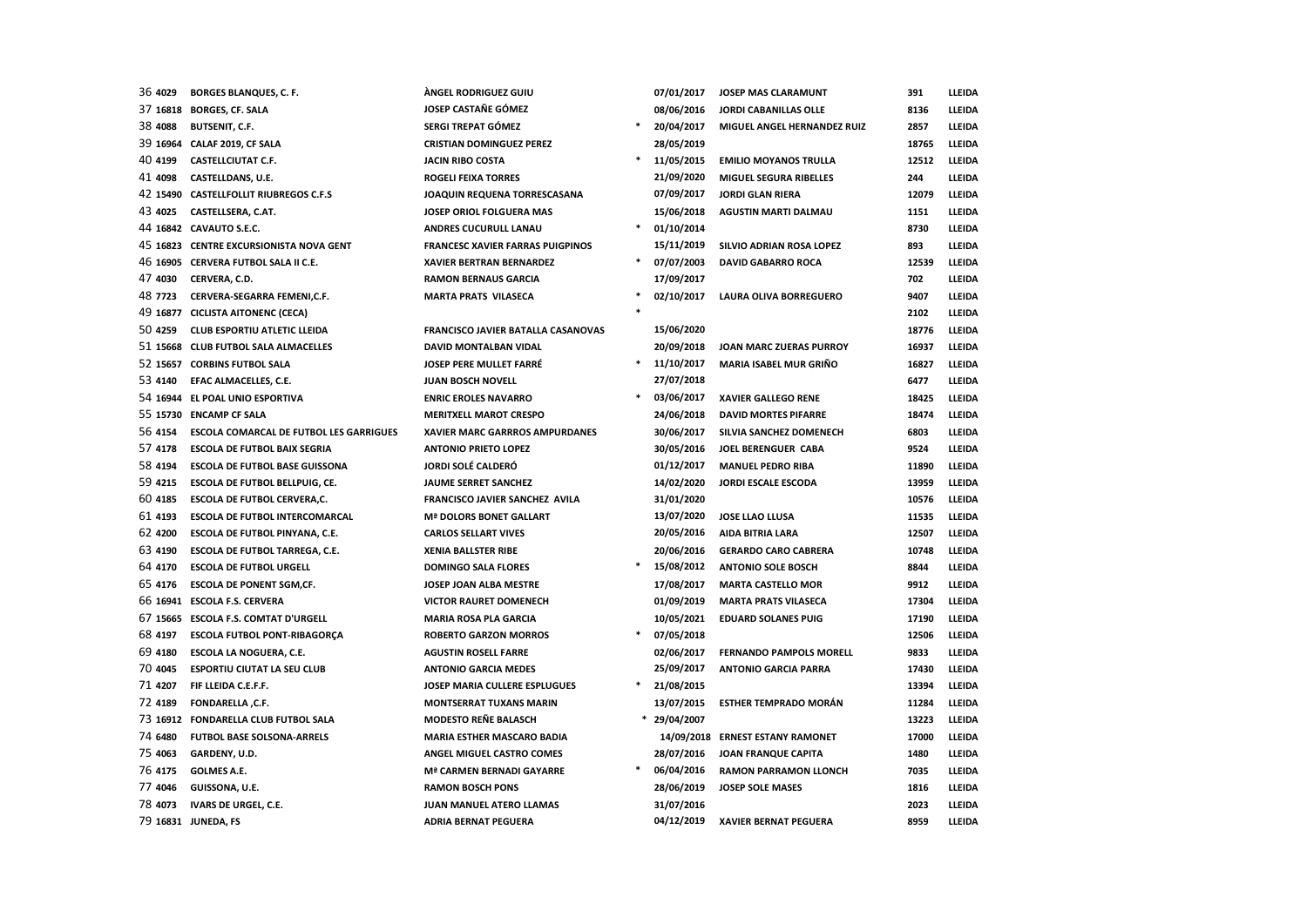| 80 4016  | JUNEDA,C.F.                            | <b>MARC BARRUFET MARTINEZ</b>      |        | 28/11/2013 | ALBERT FALCO BARDINA              | 600   | LLEIDA |
|----------|----------------------------------------|------------------------------------|--------|------------|-----------------------------------|-------|--------|
|          | 81 16865 KENSU-FRAGA F.S.              | JOSE CARLOS SAMA CRESPO            |        | 18/05/2019 |                                   | 11313 | LLEIDA |
| 82 4158  | LA FULIOLA, C.E.                       | <b>JORDI PINÓS MASO</b>            |        | 27/06/2020 | PATRICI RUBIES TRULLOS            | 2209  | LLEIDA |
|          | 83 16809 LA SENTIU, O.C.               | <b>JOSE TORRES FLORES</b>          | *      | 26/03/2017 | <b>GERARD HERNANDEZ ALIANA</b>    | 9994  | LLEIDA |
| 84 4031  | LA SEU D'URGELL, CF.                   | <b>GREGORIO SALMERON RODRIGUEZ</b> |        | 19/06/2018 | <b>FELIX GOMEZ TORRALBA</b>       | 2669  | LLEIDA |
|          | 85 16943 LINYOLA CLUB ESPORTIU         | <b>JAVIER GARROFE PASTORET</b>     |        | 31/05/2017 | <b>JORGE TAPIES MARTI</b>         | 18192 | LLEIDA |
| 86 4147  | LINYOLA, C.F.                          | <b>RUBEN POU MOLINS</b>            |        | 21/05/2018 | <b>JOAQUÍM TORRES SALVIA</b>      | 2676  | LLEIDA |
|          | 87 15617 LINYOLA, C.F.S.               | <b>FLORENCIO LUQUE CORREYERO</b>   |        | 17/02/2017 | XAVIER ALÍS MOLINÉ                | 15768 | LLEIDA |
|          | 88 16834 LLARDECANS CF.S.              | <b>MIGUEL SAS SEGURA</b>           | *      | 17/02/2015 | <b>JOSEP MATEU FLORENSA</b>       | 8876  | LLEIDA |
| 89 4258  | LLEIDA PROMESES, CF                    | RAMON JORGE MESULL SALAT           |        | 23/08/2019 |                                   | 18839 | LLEIDA |
| 90 4048  | MAGRANERS, C.D.                        | LLUIS DIAZ AIGE                    |        | 20/08/2014 | SANTIAGO SANCHEZ BRAVO            | 3070  | LLEIDA |
|          | 91 16916 MAIALS C.F.S.                 | <b>MARC MIRET BENAVENT</b>         | $\ast$ | 01/05/2018 | <b>JOSE MARIA MARTI PUIGVERT</b>  | 14934 | LLEIDA |
|          | 92 16854 MARISTES MONTSERRAT LLEIDA C. | M. CARMEN RIUS SABADOR             |        | 09/07/2012 | ANDREU PÎUS SÁNCHEZ GARCÍA        | 2413  | LLEIDA |
|          | 93 16895 MASSALCOREIG, F.S.            | DAVID ANDRES RODRIGO LO            |        | 16/09/2019 |                                   | 12496 | LLEIDA |
| 94 4181  | MIG SEGRIA, C.E.                       | ALEJANDRO CASANY FONT              | *      | 08/11/2016 | <b>JORDI USALL MATEU</b>          | 10165 | LLEIDA |
| 95 4166  | MIRALCAMP C.F.                         | <b>FERRAN MASOT SANGRA</b>         |        | 05/06/2018 | <b>MIQUEL ROMA PIRO</b>           | 7340  | LLEIDA |
| 96 4028  | MOLLERUSSA C.F.J.                      | JAUME VALLVERDU MARTINEZ           |        | 11/10/2016 | <b>JORDI PAU BELLMUNT</b>         | 2585  | LLEIDA |
| 4028     | MOLLERUSSA C.F.J.                      | JAUME VALLVERDU MARTINEZ           |        | 11/10/2016 | <b>AGUSTIN PONS SANAHUJA</b>      | 2585  | LLEIDA |
| 4028     | MOLLERUSSA C.F.J.                      | JAUME VALLVERDU MARTINEZ           |        | 11/10/2016 | JOSE M. GAYA GRAUS                | 2585  | LLEIDA |
| 97 4044  | OLIANA, C.D.                           | <b>JOAQUIN PUIG RIU</b>            |        | 06/07/2019 | JOE ANTONIO MALE MONTFERRER       | 1514  | LLEIDA |
| 98 4261  | OLIMPIC ARTESA DE SEGRE, C.E.          | JAUME GONZALEZ GIL                 |        | 12/06/2020 | <b>JAIME BARO CUCURULL</b>        | 19073 | LLEIDA |
| 99 4075  | PALAU ANGLESOLA, C.F.                  | <b>FRANCESC FARNELL BARQUÉ</b>     |        | 31/08/2019 | JOEL FELIP CAMPS                  | 1155  | LLEIDA |
| 100 4058 | PARDINYES C.F.                         | <b>CARLOS GARCIA BIGATA</b>        |        | 24/04/2016 | JAIME LOPEZ SANCHEZ               | 1421  | LLEIDA |
|          | 101 15681 PARDINYES CLUB FUTBOL SALA   | CARLES VIDAL DE LA CUESTA          |        | 03/06/2019 |                                   | 17385 | LLEIDA |
|          | 102 15790 PERAMOLA, C.F.               | <b>ERIC BACH MARQUÈS</b>           |        | 25/10/2020 |                                   | 19160 | LLEIDA |
| 103 4196 | PLA URGELL, C.E.                       | <b>MIQUEL FONT TORRES</b>          |        | 12/10/2016 | <b>CARLES SALVIA ARGILES</b>      | 12161 | LLEIDA |
|          | 104 16945 PONENT FUTSAL ALQASR         | <b>ROSER CORTES BESOLI</b>         | $\ast$ | 29/05/2017 |                                   | 18266 | LLEIDA |
| 105 4228 | PONTS C.E.                             | <b>JAUME TORRA SOLANES</b>         | *      | 19/06/2012 | <b>MIQUEL TERRE ISANTA</b>        | 16271 | LLEIDA |
| 106 4169 | PONTS C.F.                             | JOSE MARIA VILASECA COLELL         |        | 15/04/2016 | RAMON CISQUELLA DIAZ              | 8440  | LLEIDA |
| 107 4008 | PUIGVERTENC, C.F.                      | <b>RAMON ARGILES MARE</b>          |        | 09/07/2015 | JOSEP JAUME SOLSONA BATLLE        | 1208  | LLEIDA |
| 108 4114 | RIBERA D'ONDARA, F.C.                  | <b>ALBERT PUIG BERNAUS</b>         | *      | 21/04/2013 | <b>JAUME INGLA TURULL</b>         | 1240  | LLEIDA |
| 109 4078 | ROSSELLÓ, C.F.                         | JOAN MARIA BOTARGUES MIERA         |        | 21/10/2018 | <b>MARC QUELLA CORAL</b>          | 2062  | LLEIDA |
| 110 4051 | SANT GUIM CLUB FUTBOL                  | ADAM MOLTO LOPEZ                   |        | 14/10/2019 |                                   | 17800 | LLEIDA |
| 111 4149 | SANT LLORENÇ MORUNYS, C.E.             | JOSEP VALLS VILALTA                | $\ast$ | 09/09/2017 | JOAQUIM VILELLA LLOHIS            | 6268  | LLEIDA |
|          | 112 16932 SANT RAMON PUJALT CFS        | JOSEP MARIA RIBERA CURRIÀ          | *      | 15/06/2008 | JORDI RODRIGUEZ HERNANDEZ         | 13997 | LLEIDA |
|          | 113 16926 SEDÓ CLUB FUTBOL SALA        | JAUME CUÑAT FARRENY                |        | 02/06/2018 |                                   | 13317 | LLEIDA |
| 114 4087 | <b>SEGRE, AT.</b>                      | DAVID ROMANI VAZQUEZ               |        | 11/02/2017 | PEDRO SANCHEZ ESPADA              | 673   | LLEIDA |
| 4087     | SEGRE, AT.                             | DAVID ROMANI VAZQUEZ               |        | 11/02/2017 | <b>EUSEBIO TELLA ARNAU</b>        | 673   | LLEIDA |
| 115 4018 | SOLSONA, C.F.                          | <b>ERNEST ESTANY RAMONET</b>       |        | 14/09/2018 | <b>MARIA ESTHER MASCARO BADIA</b> | 360   | LLEIDA |
| 116 4214 | <b>SOSES FEMENI CF</b>                 | <b>FRANCESC BARNEO PUIGÜELO</b>    | *      | 02/06/2016 | <b>ESTER PEREZ VERDU</b>          | 13905 | LLEIDA |
| 117 4079 | SOSES, C.F.                            | <b>OSCAR IZCARA CAMI</b>           |        | 15/01/2020 | ANDREU MORRERES MIQUEL            | 3029  | LLEIDA |
| 118 4053 | SPORTING DE PINYANA CLUB FUTBOL        | <b>JAVIER VENTAJA MARTIN</b>       | *      | 24/03/2017 | JOSE MARIA MATAMOROS CHAPARRO     | 18229 | LLEIDA |
| 119 4080 | SUDANELL C.F.                          | JOSEP ANTON AIXA MONSERRAT         |        | 15/12/2016 | <b>RAMON GES HERETER</b>          | 1283  | LLEIDA |
| 120 9809 | <b>TARREGA F.S.</b>                    | <b>FRANCESC XAVIER ROBINAT ROS</b> | *      | 02/09/2013 | <b>XAVIER SEGURA PÉREZ</b>        | 4851  | LLEIDA |
|          |                                        |                                    |        |            |                                   |       |        |